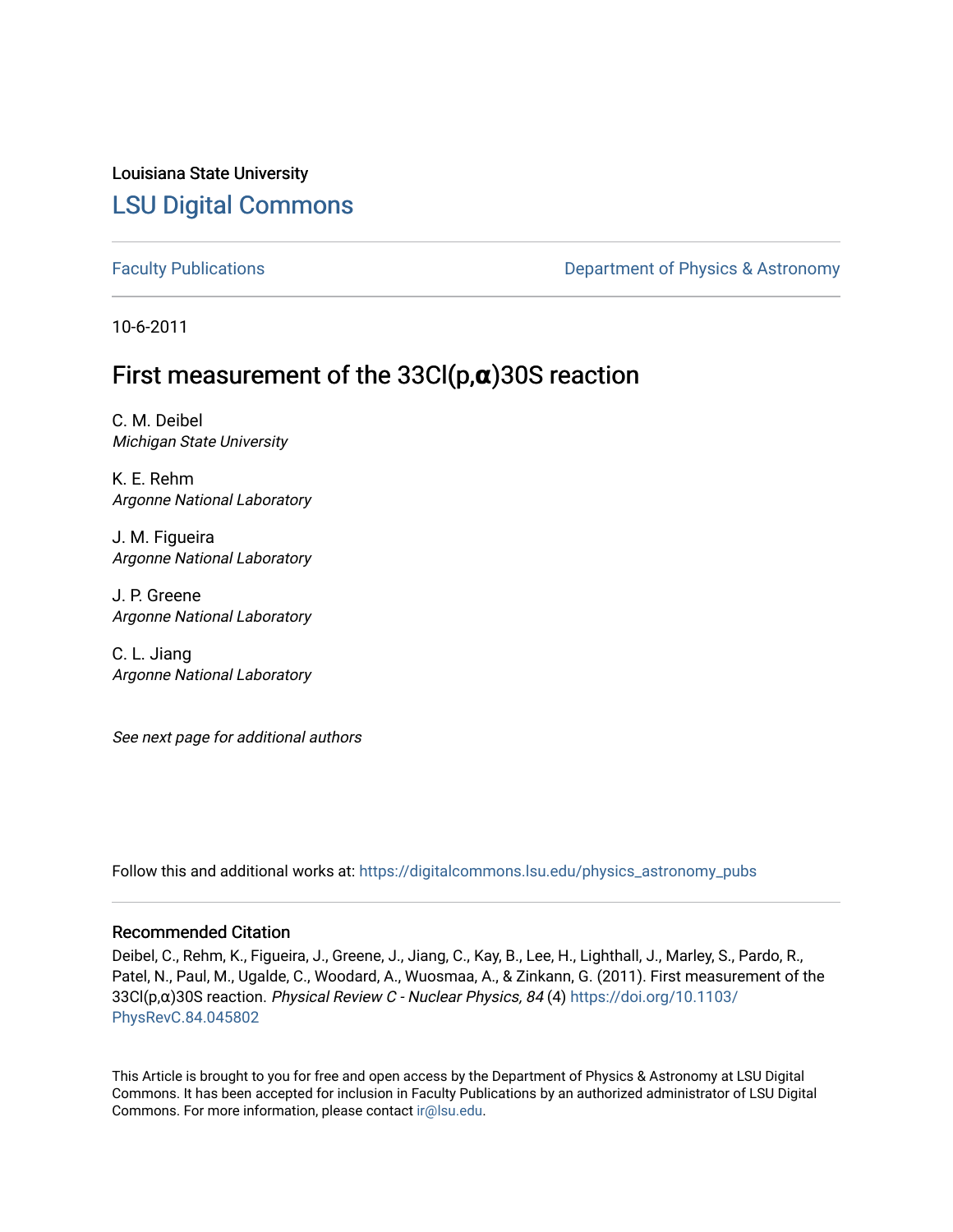#### Authors

C. M. Deibel, K. E. Rehm, J. M. Figueira, J. P. Greene, C. L. Jiang, B. P. Kay, H. Y. Lee, J. C. Lighthall, S. T. Marley, R. C. Pardo, N. Patel, M. Paul, C. Ugalde, A. Woodard, A. H. Wuosmaa, and G. Zinkann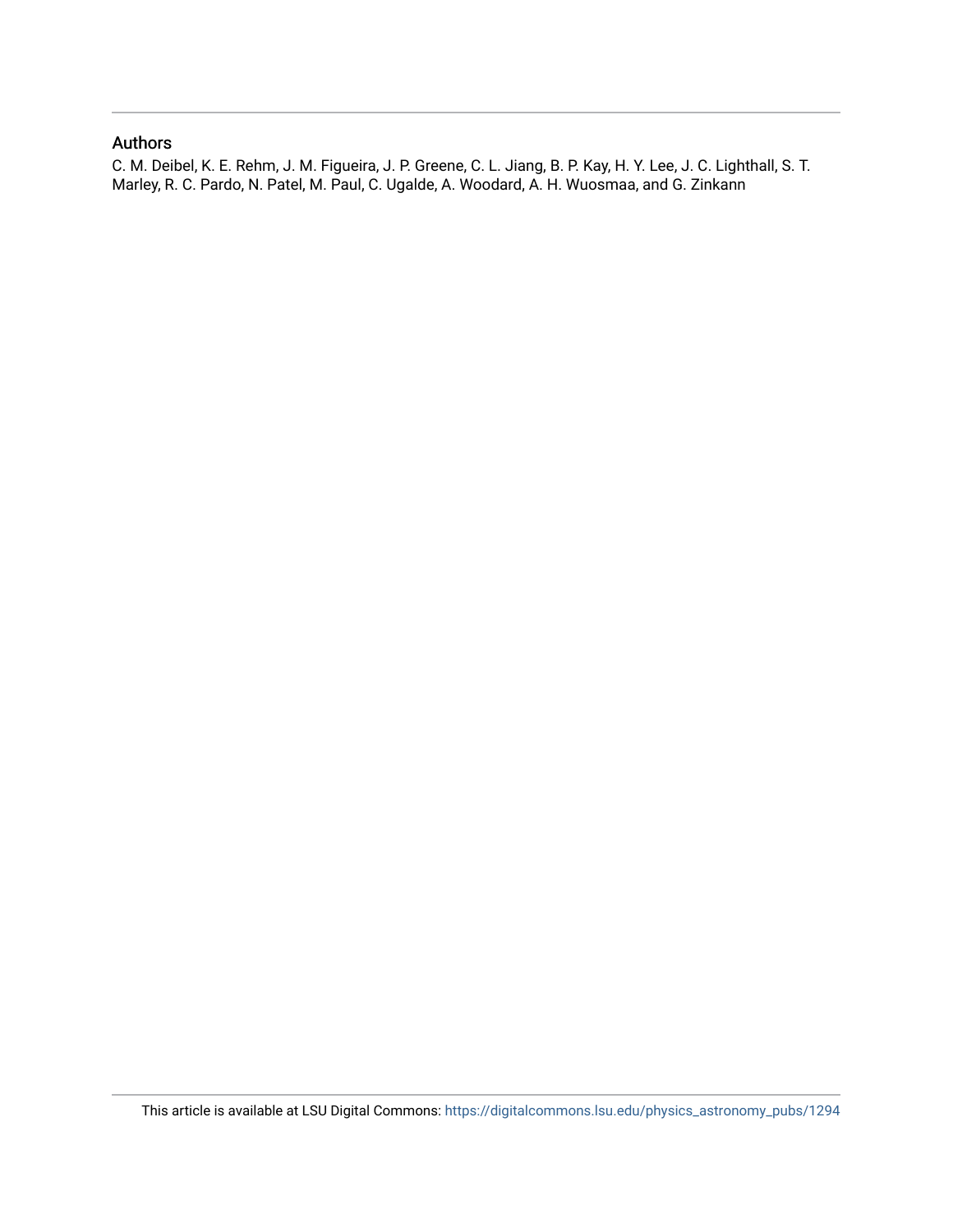

# CHORUS

This is the accepted manuscript made available via CHORUS. The article has been published as:

# First measurement of the  $\hat{\ }$ {33}Cl(p, $\alpha$ ) $\hat{\ }$ {30}S reaction

C. M. Deibel, K. E. Rehm, J. M. Figueira, J. P. Greene, C. L. Jiang, B. P. Kay, H. Y. Lee, J. C. Lighthall, S. T. Marley, R. C. Pardo, N. Patel, M. Paul, C. Ugalde, A. Woodard, A. H. Wuosmaa, and G. Zinkann Phys. Rev. C **84**, 045802 — Published 6 October 2011 DOI: [10.1103/PhysRevC.84.045802](http://dx.doi.org/10.1103/PhysRevC.84.045802)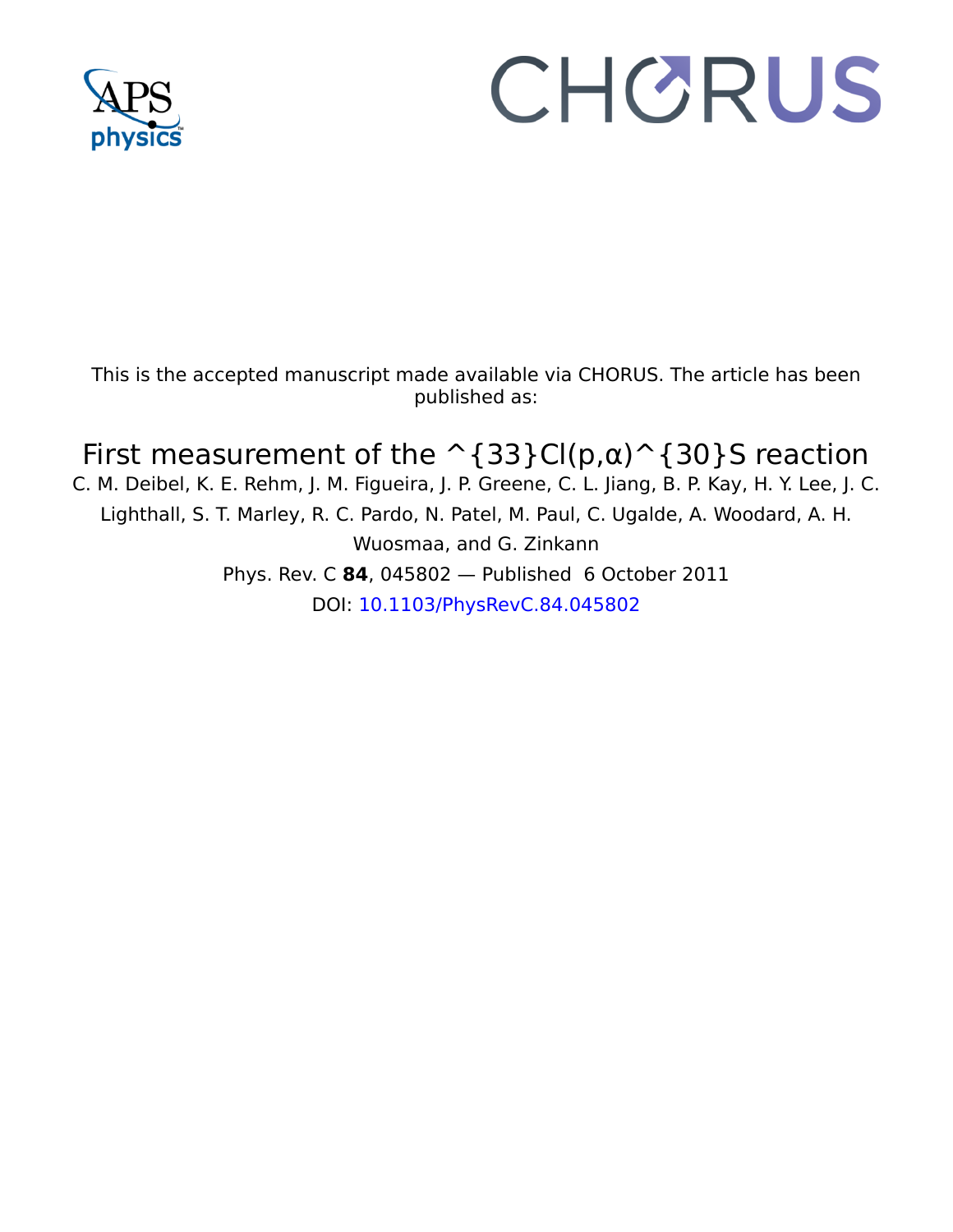#### First Measurement of the  ${}^{33}Cl(p,\alpha){}^{30}S$  Reaction

C. M. Deibel,<sup>1, 2, ∗</sup> K. E. Rehm,<sup>2</sup> J. M. Figueira,<sup>3, 2</sup> J. P. Greene,<sup>2</sup> C. L. Jiang,<sup>2</sup>

B. P. Kay,<sup>2</sup> H. Y. Lee,<sup>2</sup> J. C. Lighthall,<sup>2,4</sup> S. T. Marley,<sup>2,4</sup> R. C. Pardo,<sup>2</sup> N.

Patel,<sup>2, 5</sup> M. Paul,<sup>6</sup> C. Ugalde,<sup>2, 7, 8</sup> A. Woodard,<sup>2</sup> A. H. Wuosmaa,<sup>4</sup> and G. Zinkann<sup>2</sup>

<sup>1</sup> Joint Institute for Nuclear Astrophysics, Michigan State University, East Lansing, MI 48824, USA

 ${}^{2}P_{hysics}$  Division, Argonne National Laboratory, Argonne, IL 60439 USA

 ${}^{3}$ Laboratorio Tandar, Comisión Nacional de Energía Atómica,

B1650KNA San Martín, Buenos Aires, Argentina

<sup>4</sup>Physics Department, Western Michigan University, Kalamazoo, MI 49008, USA

<sup>5</sup>Department of Physics, Colorado School of Mines, Golden, CO 80401 USA

 ${}^{6}$ Racah Institute of Physics, Hebrew University, Jerusalem, Israel

<sup>7</sup> Joint Institute for Nuclear Astrophysics, University of Chicago, Chicago, IL 60637, USA

<sup>8</sup>Department of Astrophysics and Astronomy, University of Chicago, Chicago, IL 60637, USA

(Dated: September 7, 2011)

The  ${}^{30}S(\alpha, p)$ <sup>33</sup>Cl reaction may have a significant impact on final elemental abundances and energy output of type I X-ray bursts, as well as influencing observables such as double-peaked luminosity profiles, as it could bypass the <sup>30</sup>S waiting point. This reaction has been studied experimentally for the first time in inverse kinematics via the time-inverse reaction  ${}^{1}H(^{33}Cl,{}^{30}S)\alpha$  with a  ${}^{33}Cl$ radioactive ion beam produced at the ATLAS facility by the "in-flight" technique. This reaction was studied at three different beam energies. The experimental method used and the resulting data are discussed.

PACS numbers: 26.30.Ca 29.38.-c 25.70.Hi

<sup>∗</sup> Electronic address: deibel@phys.lsu.edu; Present address: Department of Physics and Astronomy, Louisiana State University, Baton Rouge, LA 70803, USA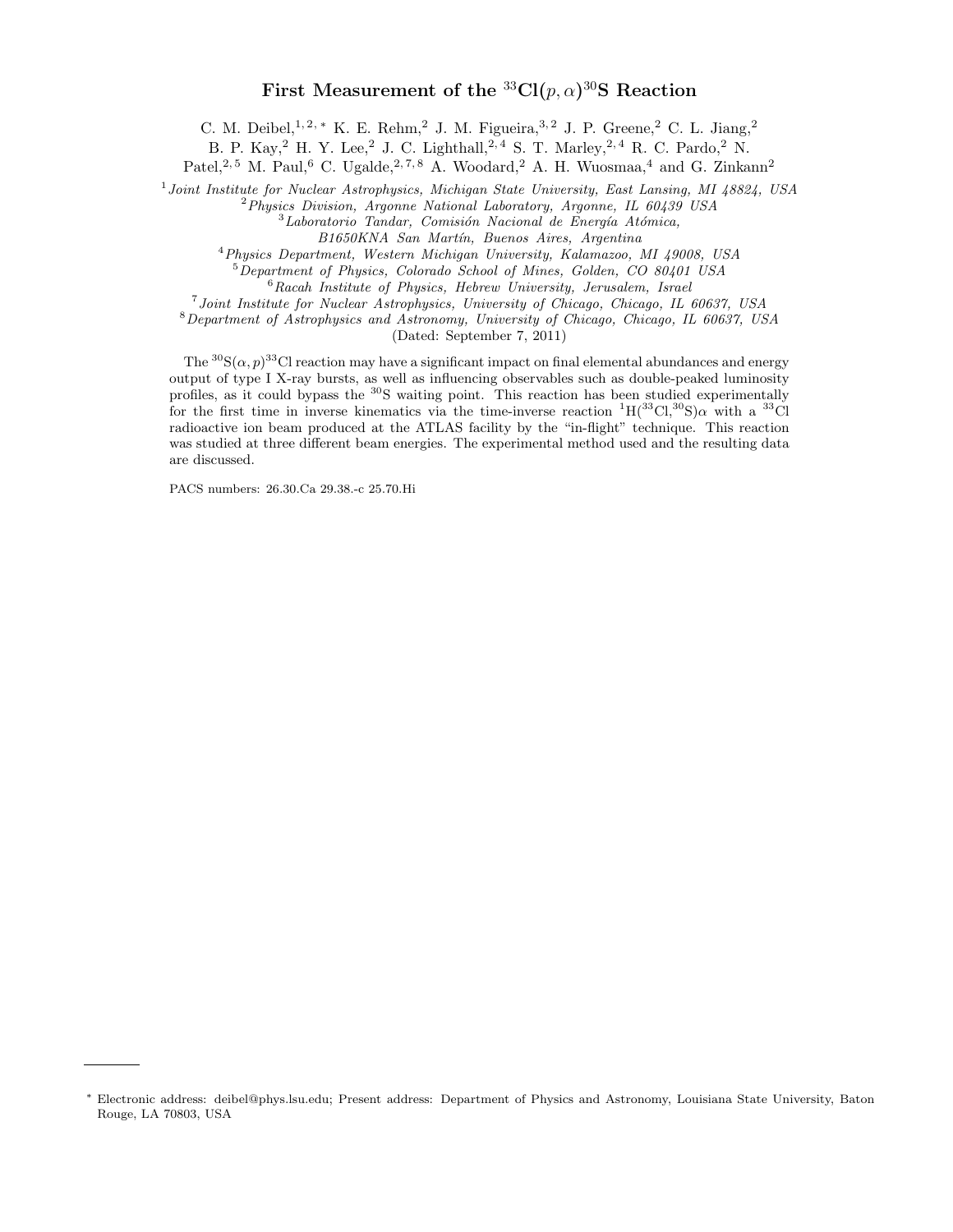#### I. INTRODUCTION

Type I X-Ray Bursts (XRBs) are stellar events which occur in binary star systems containing a main sequence star orbiting and transferring H/He-rich matter onto a neutron star. As the pressure and density build up the temperature increases and a thermonuclear runaway takes place reaching peak temperatures of  $T_{peak} = 1 - 2$  GK. The duration of the bursts and their recurrence times vary, but typically bursts last  $10-100$  s, releasing  $10^{39}-10^{40}$  ergs, and have recurrence times that range from a few hours to several days [1].

The nuclear flow is driven by the triple- $\alpha$  reaction, the  $(\alpha, p)$ -process, and hydrogen burning via the rapid proton capture process ( $rp$ -process) toward the proton-drip line  $[1, 2]$ . As the nuclear flow occurs far from stability, there is little to no experimental information available on many of the reaction rates in these processes. As a result, models of XRBs depend largely on theoretical rates, which may be incorrect. However, there are a few reactions which, while still requiring radioactive beams, are located close enough to the valley of stability as to make them experimentally accessible. One of these is the  ${}^{30}S(\alpha, p)$  ${}^{33}Cl$  reaction, which has been shown to affect final elemental abundances and the energy output of XRBs [3].

In addition, <sup>30</sup>S is thought to be a waiting point during XRB nucleosynthesis (other potential waiting points in this mass region are <sup>22</sup>Mg, <sup>26</sup>Si, and <sup>34</sup>Ar) [4]. It has been suggested that the effects of this waiting point can be directly observed in so-called double-peaked luminosity profiles [5], which have been observed in several sources [6–8]. This paper is the first in a series, which will examine the  $(\alpha, p)$  reactions on potential intermediate-mass waiting-point nuclei using the method described below.

As both  $\frac{30}{3}$ S and  $\frac{33}{1}$ Cl as well as the compound nucleus  $\frac{34}{1}$ Ar are unstable, little is known about this reaction. Only one excited state in <sup>34</sup>Ar has been reported [9] within the Gamow window, which is located at an excitation energy of  $E_0 \sim 8.6$  MeV with a width of approximately 0.9 MeV for a peak burst temperature of  $\simeq 1$  GK. While there have been recent efforts to obtain more experimental information on relevant states in <sup>34</sup>Ar [10], the <sup>30</sup>S( $\alpha$ ,  $p$ )<sup>33</sup>Cl reaction has not been studied directly before. As a result, the  ${}^{30}S(\alpha, p) {}^{33}Cl$  reaction rate used in XRB models is so far based only on theoretical rates.

In the following, an approach to experimentally measure this reaction by studying the time-inverse reaction in inverse kinematics,  ${}^{1}H(3^{3}Cl,{}^{30}S)\alpha$ , is discussed. This time-inverse reaction was studied instead of the  $(\alpha, p)$  reaction so that a solid CH<sub>2</sub> target could be used. Studying the reaction in inverse kinematics was necessary because  $^{33}$ Cl has a short lifetime (2.5 s) and can therefore not be used as a target. Since beam intensities of only  $\sim 10^{4}$  33Cl/s are available at current radioactive ion beam facilities it was only possible, with the existing techniques described in Section II, to study this reaction at higher bombarding energies, above the astrophysically relevant energy range. This work should therefore be considered a first step towards a determination of the reaction rate of  ${}^{30}S(\alpha, p) {}^{33}Cl$ in XRBs. The development of a <sup>33</sup>Cl radioactive ion beam and a description of the general setup of the experiment are discussed in section II. Sections III and IV focus on the determination of the  ${}^{30}S(\alpha, p) {}^{33}Cl$  cross section and its implications for XRB nucleosynthesis, respectively.

#### II. EXPERIMENT

#### A. <sup>33</sup>Cl Radioactive Ion Beam

The time-inverse reaction  ${}^{33}Cl(p,\alpha){}^{30}S$  was studied in inverse kinematics at the ATLAS facility at Argonne National Laboratory using a radioactive  $3^{3}C1$  beam. A  $3^{3}C1$  beam was produced for the first time using the "in-flight" method, which is described in more detail in Ref. [11]. In this case, a 320 MeV primary beam ( $\sim 30 - 35$  pnA) of stable  $32S^{13+}$  was incident on a gas cell, which was cryogenically cooled to  $-184°$  C and filled with 1.4 atm of D<sub>2</sub> gas. The  $d(^{32}S^{33}Cl)n$  reaction produced the desired radioactive <sup>33</sup>Cl ions, which were emitted in a cone of  $\leq 2.5^{\circ}$ . A ~ 20  $\mu$ g/cm<sup>2</sup> carbon stripping foil was located immediately following the gas cell to increase the charge state fraction of fullystripped  $33\text{Cl}^{17+}$ . The ions were then focused with a superconducting solenoid and rebunched with a superconducting resonator to produce, after a 22◦ bending magnet, a "cocktail" beam consisting mostly of the different charge states of the primary <sup>32</sup>S beam and the secondary <sup>33</sup>Cl<sup>17+</sup> beam, which were detected in a  $\Delta E$ -E telescope consisting of two silicon surface barrier detectors located at the target position (Fig. 1a) [11]. While the ratio of  $^{32}S$  to  $^{33}Cl$  was on the order of 1000:1, the species were well separated in time-of-flight. Therefore, a radio-frequency (RF) sweeper [12–14] was used to deflect as much of the primary beam as possible while allowing transmission of the main energy peak of the secondary beam, resulting in a much improved <sup>32</sup>S to <sup>33</sup>Cl ratio of approximately 1.4:1 (Fig. 1b). The final beam consisted of the secondary  ${}^{33}$ Cl<sup>17+</sup> ions at 250 MeV and the low energy tails of the primary beam's different charge states which correspond to the magnetic rigidity allowed by the bending magnet  $(^{32}S^{16+},~^{32}S^{15+},~^{31}S^{14+}$  ions at 230, 202, and 176 MeV, respectively). The beam intensity at 250 MeV during the experiment was approximately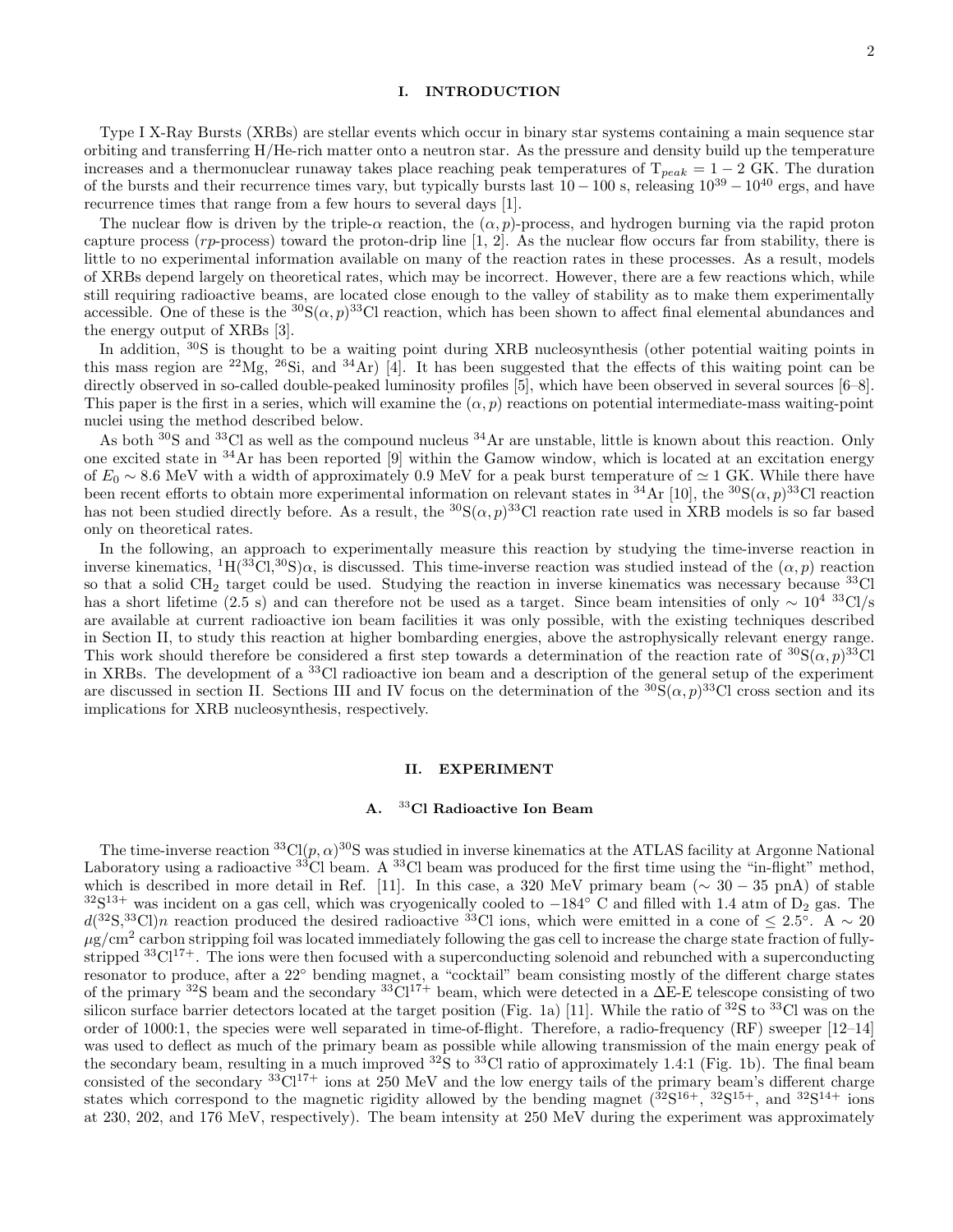

FIG. 1. Components of  ${}^{32}S/{}^{33}Cl$  cocktail beam (a) without and (b) with the RF sweeper in use.



FIG. 2. A schematic of the experimental setup.

 $1.7 \times 10^{4}$  33Cl/s and varied by less than 5% during a 14-hour long measurement.

This 250-MeV <sup>33</sup>Cl beam was used for the first <sup>1</sup>H(<sup>33</sup>Cl,<sup>30</sup>S) $\alpha$  measurement at the highest energy. Producing radioactive beams of this type is difficult and time consuming and changing the primary beam energy for lowerenergy measurements would result in a prohibitively long experiment. Therefore, in order to lower the energy of the radioactive ion beam to 230 and 210 MeV, the original 250 MeV beam passed through Au degrader foils of 4 and 8 mg/cm<sup>2</sup> thickness, respectively. Due to the energy and small-angle straggling of the beam, the intensity for the 230 MeV and 210 MeV beams was about a factor of two less. The beam energies, nominally 250, 230, and 210 MeV, were experimentally determined to be 250.6(13), 229.1(13), and 208.1(14) MeV, respectively, using a split-pole magnetic spectrograph, whose focal plane detector was calibrated with a <sup>228</sup>Th  $\alpha$  source.

#### B. Experimental Setup

As shown in Fig. 2, the beam was incident on a 650  $\mu$ g/cm<sup>2</sup> CH<sub>2</sub> target. The  $\alpha$  particles were detected in a 1000  $\mu$ m-thick annular double-sided Si detector<sup>1</sup> (DSSD) with a back plane segmented into 16 wedges and a front plane divided into 16 rings segmented in  $\theta_{lab}$ . The detector was placed such that the 16 rings covered an angular range of  $\theta_{lab} = 8^{\circ} - 25^{\circ}$  with respect to the target. The <sup>30</sup>S reaction products were separated from the main beam (<sup>33</sup>Cl and <sup>32</sup>S) and other reaction products by an Enge split-pole magnetic spectrograph. The particles were detected by an  $x-y$ position-sensitive Parallel Grid Avalanche Counter (PGAC) and Ionization Chamber (IC) located at the focal plane of the spectrograph and filled with 5 Torr of isobutane and 15 Torr of  $CF_4$  gas, respectively. The PGAC measured the time-of-flight and the focal-plane position (or magnetic rigidity) of the particles and the IC gave the energy loss in the gas allowing rudimentary particle identification. Detecting the  $30S$  reaction products in coincidence with the  $\alpha$ particles detected in the DSSD was necessary because elastically scattered beam particles were also detected in the DSSD. Without a coincidence requirement the DSSD spectrum was overwhelmed by the scattered beam which was orders of magnitude more intense than the  $\alpha$  particles resulting from the  $(p, \alpha)$  reaction.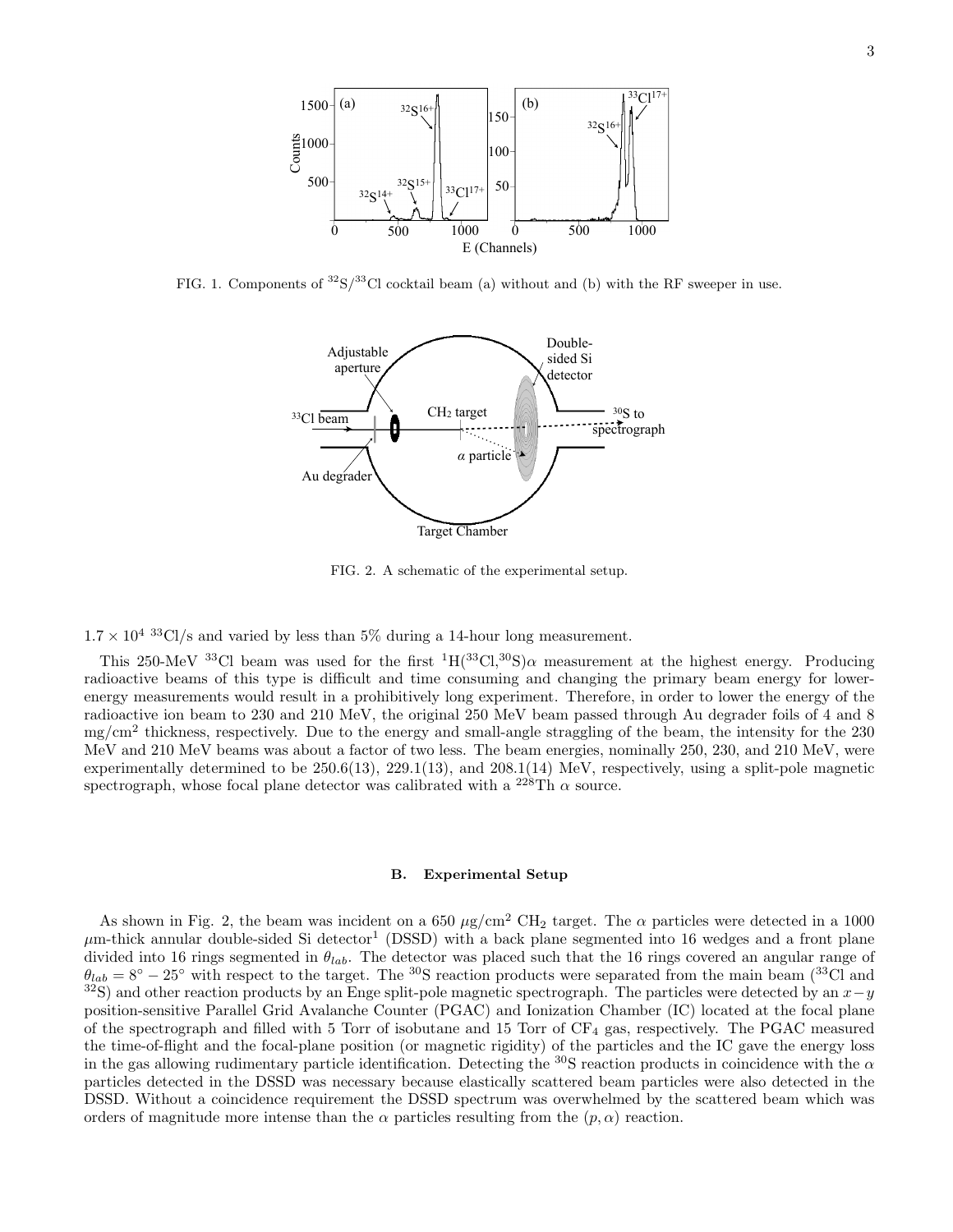#### C. Gas-Filled Spectrograph Method

The Enge split-pole magnetic spectrograph was located at 0◦ for the measurement. Operating the spectrograph in vacuum, the <sup>30</sup>S reaction products are dispersed according to their charge state distribution along the focal plane and, due to the finite momentum acceptance, not all of the <sup>30</sup>S reaction products of interest are detected at the focal plane. In addition, the charge state distributions of different ion groups overlap making it impossible to block the higherintensity primary beam particles without also blocking some of the reaction products of interest. The spectrograph was therefore run in "gas-filled mode" [15, 16], where a 1.3  $mg/cm<sup>2</sup>$  Ti window separated the target chamber from the spectrograph, which was filled with 15 Torr, 11 Torr, and 9 Torr of  $N_2$  gas for the 250 MeV, 230 MeV, and 210 MeV runs, respectively. The charge-exchange collisions of the reaction products with the  $N_2$  gas resulted in all particles of a specific species convening to a mean charge state. While this method has the drawback of decreasing the resolution due to energy and angle straggling, any loss of ions due to the charge state distribution is avoided, which is critical in these low-statistics experiments. Furthermore, a spatial separation of the  ${}^{30}S$  recoils from the  ${}^{32}S$  and  ${}^{33}Cl$  beams can be achieved because particles are separated in first order in the focal plane according to their  $m\overline{v}/\overline{q}$ , where the mean charge state  $\bar{q}$  depends on  $(v/v_0)^{\delta}Z^{-\gamma}$ , where  $v_0$  is the Bohr velocity,  $\delta = 0.6$ , and  $\gamma = 0.61$  [16]. Further details of this technique using stable beams are described in Ref. [15–20].

#### III. ANALYSIS AND RESULTS

The yield of the  $(p, \alpha)$  reaction was determined by the number of  $\alpha$  particles detected in the DSSD in coincidence with the <sup>30</sup>S reaction products detected at the focal plane of the spectrograph. The timing peak resulting from these coincidences, which represents <sup>30</sup>S and  $\alpha$  particles that result from a <sup>1</sup>H(<sup>33</sup>Cl,<sup>30</sup>S) $\alpha$  reaction, was used to eliminate most of the background in the DSSD. As the energy and small-angle straggling due to the Ti foil and the  $N_2$  gas in the spectrograph resulted in a diffuse particle group in the focal plane position vs. time-of-flight spectrum, a wide particle identification gate was used to eliminate some of the remaining background. This cut is needed due to the large amount of scattered beam as shown in Fig. 3a. While the coincidence condition eliminates much of this residual beam, there still exists some background associated with higher energy particles detected in the DSSD (Fig. 3b), which is eliminated by this cut.

Since more than half of the beam used was <sup>32</sup>S, contaminants from the  ${}^{1}H({}^{32}S,{}^{29}P)\alpha$  reaction were a concern. Therefore, data were also taken with a pure <sup>32</sup>S beam. The resulting  $\alpha-^{29}P$  coincidences yielded no discernable kinematic curve when measured at the highest beam energy used, which is expected based on a predicted cross section of over an order of magnitude smaller than that for  ${}^{1}H(3{}^{3}Cl,{}^{30}S)\alpha$  [21–23]. Calculations also show that any α particles detected resulting from either the  ${}^{1}H({}^{32}S, {}^{29}P)α$  reaction or reactions between the beam and the carbon component of the target would be well separated from the  $\alpha$  particles of interest produced by the  ${}^{1}H(33Cl,30S)\alpha$ reaction (see Fig. 4). Any contributions to the background from other light ion reactions do not pose a problem as those reactions (e.g.  $(p, d)$ ,  $(p, t)$ , and  $(p,{}^{3}\text{He})$ ) are energetically forbidden. Furthermore, a background subtraction was done for coincidences due to contaminants and/or any random coincidences by gating on the background of the coincidence timing spectrum to determine the background in the DSSD coincidence spectrum.

The experimental result, shown in Fig. 5, is the expected kinematic curve of the angle of emittance of the  $\alpha$ particles as a function of their energy detected in the DSSD. The thickness of the DSSD was not sufficient to stop  $\alpha$ particles with an energy greater than approximately 48 MeV. The energy deposited in the DSSD by these  $\alpha$  particles decreases with increasing  $\alpha$ -particle energy and results in a "kink" in the  $\theta_{lab}$  vs. Energy spectrum for the kinematic curve associated with the ground state of <sup>30</sup>S as can be seen in the lower right-hand corner of Figs. 4 and 5.

#### A. Normalization

Several efficiency corrections to the yield of the  $\alpha$  particles of interest were needed in order to determine the reaction cross section. The DSSD only spanned a range of  $8°$  to  $25°$  in the laboratory frame of reference, while the  $\alpha$  particles from the  $(p, \alpha)$  reaction have a maximum angle of  $\theta_{lab} = 24^{\circ}$ ; therefore, any  $\alpha$  particles emitted between  $0^{\circ}$  and  $8^{\circ}$ were not detected. As the beam spot had a diameter of 7.5 mm,  $\alpha$  particles with a given energy and emission angle could be detected in one of several rings, resulting in the spread of the kinematic curve shown in Fig. 5. This also meant that some of the  $\alpha$  particles emitted at the largest angles were not detected. This can be seen from the sharp cut off at the highest angles in Fig. 5 and is taken into account in the correction for the geometrical efficiency of the DSSD. Furthermore, only the high-energy  $\alpha$  branch of the  $\theta_{lab}$  vs. Energy distribution was detected, because the <sup>30</sup>S reaction products associated with the low-energy  $\alpha$  branch had the same average magnetic rigidity as the <sup>33</sup>Cl beam particles, which were blocked from entering the PGAC in order to avoid high counting rates. For the 250 MeV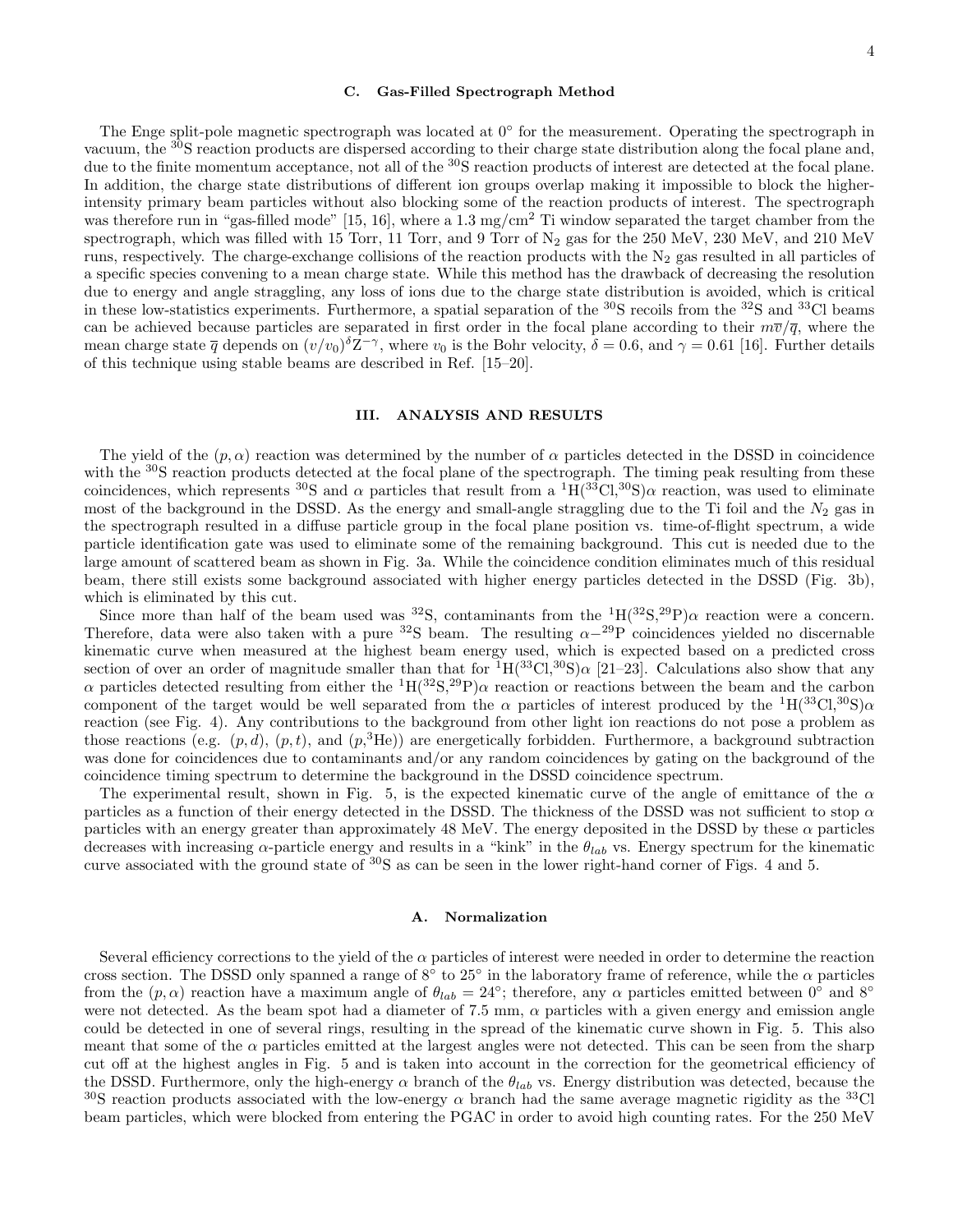

FIG. 3. Focal plane position, or magnetic rigidity, of particles detected at the focal plane of the spectrograph for a) the raw data and b) particles associated with the energy range of interest for particles detected in the DSSD ( $E \ge 20$  MeV) which also satisfy the coincidence condition. Peaks resulting from the scattered beam and the particle group of interest are shown.

measurement, Monte Carlo simulations gave a geometrical detection efficiency of 82% for the DSSD and calculated that 67% of the total α-particle yield was in the high-energy branch assuming an isotropic angular distribution in the center of mass frame. While the assumption of an isotropic distribution may not be realistic, stable beam runs using the same experimental setup [18–20] show that the effects from non-isotropic distributions are washed out in the angle-integrated cross sections. Finally, the Monte Carlo simulation determined that the aperture of the split-pole spectrograph accepted only 38% of the  $30S$  particles emitted from the reaction. The  $\alpha$ -particle yield was corrected accordingly. The uncertainty in the Monte Carlo calculations was on the order of a few percent, which was added in quadrature with the other uncertainties in the cross section calculation below.

To determine the cross section the total beam dosage and the amount of  ${}^{1}H$  in the target had to be measured. This was done in two ways. At the highest <sup>33</sup>Cl beam energy of 250 MeV, the Rutherford scattering yield  $N_{Ruth}$  of the beam on the C component of the CH<sub>2</sub> target was measured at  $\theta_{lab} = 2.5^{\circ}$  in the spectrograph [24]. The elastic scattering yield  $N_{el}$  of the recoil protons from the CH<sub>2</sub> target could be detected in the DSSD at angles of  $\theta_{lab} \simeq 8^{\circ} - 9^{\circ}$ during the Rutherford scattering measurement. The same recoil yield,  $N_{el,run}$  could be measured throughout the 250 MeV measurement to monitor the beam current and target composition, and by using the known ratio  $N_{Ruth}/N_{el}$ , the cross section of the  ${}^{1}H({}^{33}Cl,{}^{30}S)\alpha$  reaction at 250 MeV could be normalized via the expression:

$$
\sigma_{(p,\alpha)} = N_{\alpha} \times \Omega_{PGAC} \times \frac{N_{el}}{N_{Ruth}} \left(\frac{d\sigma}{d\Omega}\right)_{Ruth} \frac{1}{N_{el,run}} \frac{1}{2\eta_{MC}},\tag{1}
$$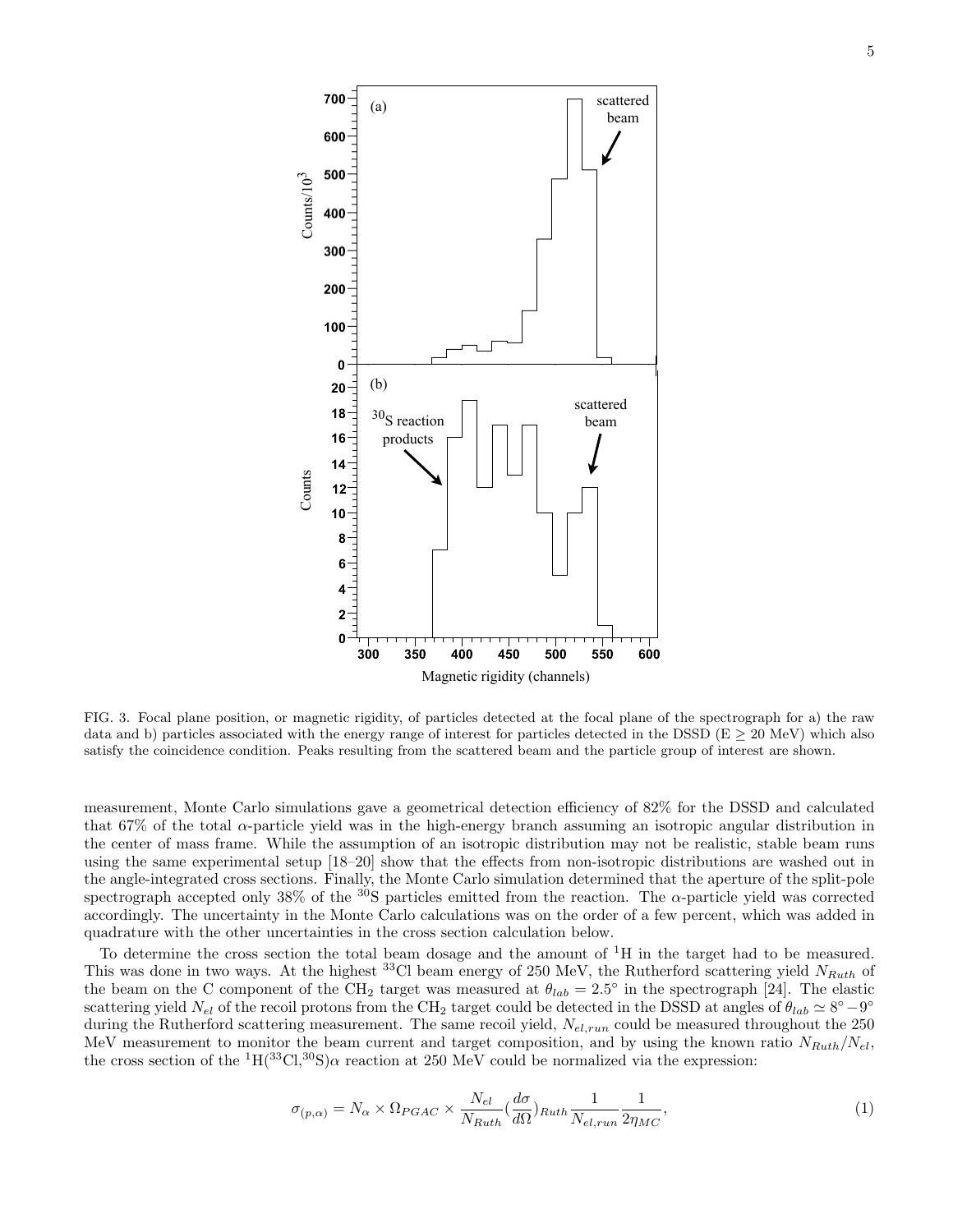

FIG. 4. (Color online) Kinematic calculations of  $\theta_{lab}$  as a function of  $\alpha$ -particle energy from the  ${}^{1}H_{0}({}^{33}Cl,{}^{30}S)\alpha_{0}$  reaction of interest (solid, thin line; red online), contaminants from the  ${}^{1}H_{0}({}^{32}S,{}^{29}P)\alpha_{0}$  reaction (dots; red online), and contaminants from the <sup>12</sup>C(<sup>33</sup>Cl,<sup>41</sup>Sc) $\alpha_0$  and <sup>12</sup>C(<sup>32</sup>S,<sup>40</sup>Ca) $\alpha_0$  reactions (broad black line). The contaminant  $\alpha$  particles are well separated from the high-energy branch of the  $\alpha$  particles of interest from the  ${}^{1}H_{0}({}^{33}Cl,{}^{30}S)\alpha_{0}$  reaction (see text for more details).



for a  $33^{\circ}$ Cl beam of 250 MeV from (a) a Monte Carlo simulation and (b) data gated on the coincidence timing peak and the FIG. 5. (Color online) Kinematic curves of the of laboratory angle as a function of energy of  $\alpha$  particles detected in the DSSD <sup>30</sup>S particle group for the <sup>1</sup>H(<sup>33</sup>Cl,<sup>30</sup>S) $\alpha$  reaction. In (a) the outer curve (red online) represents the  $\alpha$  particles associated with the ground state of <sup>30</sup>S, which is outlined, and the inner curve (blue online) describes the  $\alpha$  particles associated with the first excited state  $(E_x = 2.21 \text{ MeV})$  of <sup>30</sup>S, and is well separated from the ground state. In (b) the  $\alpha$  kinematic curve is outlined with the same shape as shown in (a). The strong particle group at low energies seen in (b) originates from inelastically scattered protons from the target.

where  $\Omega_{PGAC}$  is the solid angle acceptance of the spectrograph,  $\eta_{MC}$  is the efficiency factor determined by the Monte Carlo simulations discussed above,  $N_{el, run}$  is the yield of the recoil protons during the entire 250 MeV run,  $(\frac{d\sigma}{d\Omega})_{Ruth}$ is the Rutherford cross section for <sup>33</sup>Cl on <sup>12</sup>C at 2.5°, and  $N_{\alpha}$  is the  $\alpha$  particle yield from the reaction of interest during the run. The factor of 2 accounts for the fact that the Rutherford scattering is from the carbon component of the target, which has a 1:2 ratio with the hydrogen component.

The angular dependence of the Rutherford cross section at small angles introduced a large uncertainty (over 50%) to this method of normalization, as the aperture to the spectrograph had a finite width of  $\theta_{lab} = 1.5^{\circ}$ . Therefore, a second method of beam normalization was used. Approximately every two hours during the experiment, the magnetic field of the spectrograph was changed and the beam intensity was attenuated by a factor of  $10^3$  so that the beam could be measured directly at the focal plane of the spectrograph. Monte Carlo simulations show that approximately 95% of the beam passed through the aperture of the spectrograph during these direct beam measurement runs. These losses are caused by the ∼ 7.5 mm-radius beam spot and the straggling of the beam when degraders were used. The beam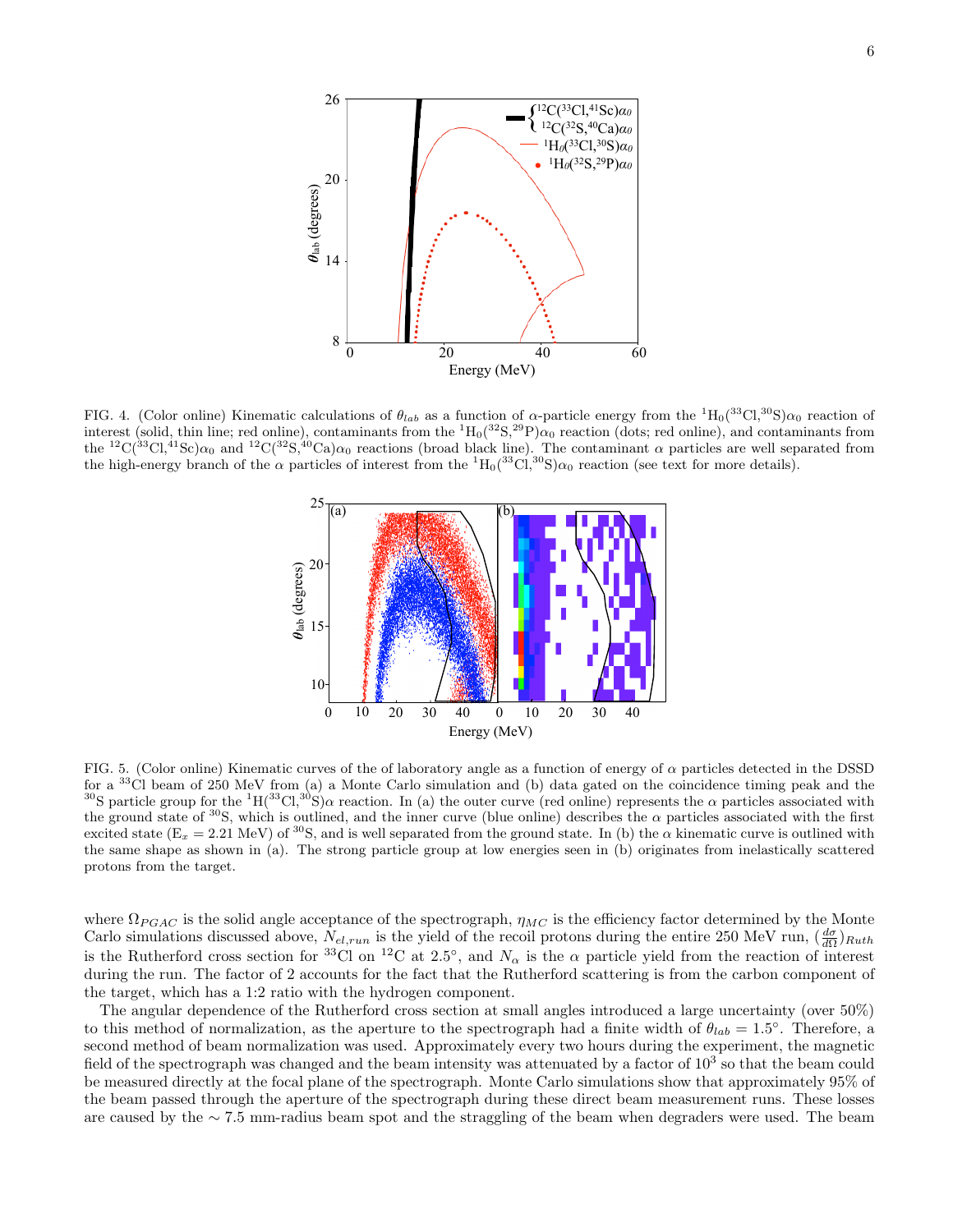TABLE I. Cross sections for the <sup>33</sup>Cl( $p_0, \alpha_0$ )<sup>30</sup>S and <sup>30</sup>S( $\alpha_0, p_0$ )<sup>33</sup>Cl reactions for each beam energy and the corresponding center-of-mass (c.m.) energy.

| Beam energy (MeV)             |      |      | Cross sections (mb)                                             |                    |
|-------------------------------|------|------|-----------------------------------------------------------------|--------------------|
| laboratory                    | c.m. | c.m. |                                                                 | measured converted |
|                               |      |      | $(p_0,\alpha_0)\vert(\alpha_0,p_0)\vert\ \ (p_0,\alpha_0)\vert$ | $(\alpha_0, p_0)$  |
| 250.6(13)   7.43(4)   5.35(4) |      |      | $7.1(13)^{a}$                                                   | $21.8(40)^{a}$     |
| 229.1(13)   6.79(4)   4.71(4) |      |      | 11.8(40)                                                        | 37.8(128)          |
| 208.1(14)   6.17(4)   4.09(4) |      |      | $1.3^{b}$                                                       | $4.5^b$            |

Weighted average of cross sections found using two different methods of normalization (see text). Upper limit

intensity varied by less than 5% for the 250 MeV beam energy over a period of 14 hours. Cross sections determined using the Rutherford normalization discussed above and this beam monitoring method agreed within uncertainties.

At lower beam energies where the beam was degraded by Au foils only this latter method of normalization was used, as the straggling induced by those foils severely broadened the peak of the recoil protons detected in the DSSD. For the degraded beams the variations in beam intensities were larger than for the direct beam (≤ 30% over 20 hours and  $\leq 13\%$  over 19 hours, for the 230 MeV and 210 MeV beams, respectively). These variations were the largest source of uncertainty for the degraded beam measurements.

#### B. Cross Sections

As the <sup>33</sup>Cl beam was in its ground state, any contribution to the <sup>30</sup>S( $\alpha$ ,  $p$ )<sup>33</sup>Cl reaction rate populating excited states in the residual <sup>33</sup>Cl nucleus are not taken into account. A study of the <sup>33</sup>Cl(p, p')<sup>33</sup>Cl reaction would be necessary to measure any such contribution. Therefore, the measured cross sections discussed below are for the ground state to ground state transitions only: <sup>33</sup>Cl( $p_0, \alpha_0$ )<sup>30</sup>S and <sup>30</sup>S( $\alpha_0, p_0$ )<sup>33</sup>Cl.

The cross sections for the <sup>33</sup>Cl( $p_0, \alpha_0$ )<sup>30</sup>S reaction at each center-of-mass energy are given in Table I along with the cross sections for the corresponding  ${}^{30}S(\alpha_0, p_0)$ <sup>33</sup>Cl reaction determined via the reciprocity theorem [2]. The uncertainties in the cross sections are dominated by the uncertainty in the beam currents discussed above. Additionally, there was a 10% uncertainty originating from the background in the DSSD  $\alpha^{-30}$ S coincidence spectra. These two errors, the uncertainty from the Monte Carlo simulations, and the statistical error were added in quadrature to determine the final uncertainties in the cross sections normalized via beam monitoring. The 250 MeV measurement normalized using Rutherford scattering includes the statistical and systematic errors associated with the particle yields in the cross section uncertainty, as well as the uncertainty from the Rutherford cross section due to the finite opening of the aperture to the spectrograph. The cross sections shown in Table I for this highest beam energy are weighted averages of these two methods of normalization. Since the measurement is for ground state to ground state transitions only as discussed above, the cross sections given in Table I represent lower limits of the  $(p_0, \alpha)$  and  $(\alpha_0, p)$ reaction cross sections.

#### IV. CONCLUSIONS

The cross sections measured in this experiment are compared with the theoretical predictions of the NON-SMOKER code calculations [21–23] in Fig. 6. As seen in Fig. 6, the experimentally determined cross sections for the  ${}^{33}Cl(p_0, \alpha_0)$ <sup>30</sup>S reaction are approximately a factor of four or more higher than those predicted by NON-SMOKER, which include contributions from transfer to excited states in  $30S$ . As seen in Fig. 5 above, those contributions were experimentally found to be small. Indeed, calculations of the  ${}^{33}Cl(p_0, \alpha) {}^{30}S$  cross section show that the reaction is dominated by transitions to the ground state in <sup>30</sup>S and that the <sup>33</sup>Cl( $p_0, \alpha_0$ )<sup>30</sup>S cross section is approximately equal to the <sup>33</sup>Cl( $p_0, \alpha$ )<sup>30</sup>S cross section [25]. As both the <sup>33</sup>Cl beam and the final <sup>30</sup>S nuclei are in their ground states the reciprocity theorem was used to convert the experimental  ${}^{33}Cl(p_0, \alpha_0) {}^{30}S$  cross sections to the  ${}^{30}S(\alpha_0, p_0) {}^{33}Cl$ cross sections. These converted cross sections, shown in Table I, are close to the NON-SMOKER calculations of the  ${}^{30}S(\alpha_0, p)$ <sup>33</sup>Cl reaction. This is due to the fact that the theoretical calculations include transitions to excited states in the residual <sup>33</sup>Cl nucleus, which have a larger contribution in the forward  $(\alpha_0, p)$  reaction compared to the contributions to the inverse  $(p_0, \alpha)$  reaction from excited states in <sup>30</sup>S [25]. As the experimental cross sections given in Table I do not include these transitions and thus represent lower limits, the  ${}^{30}S(\alpha_0, p)^{33}Cl$  reaction cross section may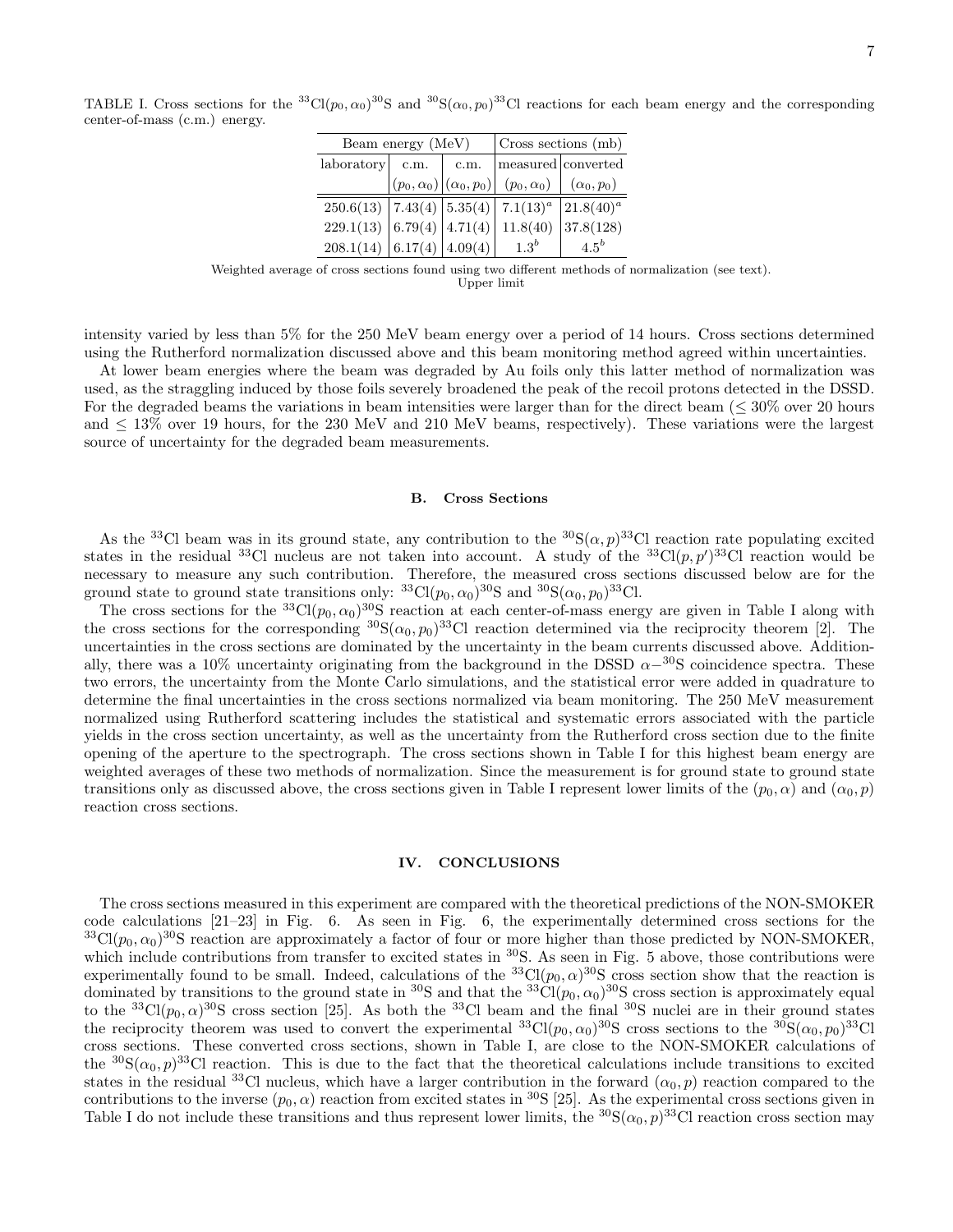

c. m. Energy (MeV)

FIG. 6. Cross section as a function of c.m. energy for the <sup>33</sup>Cl( $p_0, \alpha_0$ )<sup>30</sup>S data (squares) and the NON-SMOKER calculations [21–23] for the <sup>33</sup>Cl( $p_0, \alpha$ )<sup>30</sup>S cross section (solid line). The experimental data only include ground state to ground state transitions, while the NON-SMOKER calculations include transitions to excited states (see text for details). The vertical error bars indicate the uncertainties in the cross sections and the horizontal error bars indicate the energy spread of the beam in the target.

be larger than predicted. In addition, the compound nucleus  $34\text{Ar}$  is at the limit of the region where the statistical Hauser-Feshbach model can be applied and the  ${}^{30}S(\alpha_0, p)^{33}C1$  reaction may be dominated by resonances [21, 22, 25], which are unknown due to the limited data on the level structure of <sup>34</sup>Ar. As a result, a comparison of the measured  ${}^{30}S(\alpha_0, p_0)$ <sup>33</sup>Cl reaction (or of a future measurement which includes transitions to excited states in <sup>33</sup>Cl) with the  ${}^{30}S(\alpha_0, p)^{33}$ Cl reaction calculated using the NON-SMOKER code or other Hauser-Feshbach theoretical methods may not be meaningful, and the same is true for the inverse  ${}^{33}Cl(p_0, \alpha_0) {}^{30}S$  reaction. Furthermore, these measurements should not be extrapolated to the astrophysically relevant energy regime, because of the likely resonant structure of the cross section excitation function.

The work described here is above the energy range of interest in XRBs (which is in the region  $E_{cm} = 3.5 - 4.4$  MeV<br>the <sup>1</sup>H(<sup>33</sup>Cl <sup>30</sup>S) a reaction), and data at <sup>33</sup>Cl beam energies between 120, 150 MeV are needed. Curr for the <sup>1</sup>H(<sup>33</sup>Cl,<sup>30</sup>S) $\alpha$  reaction), and data at <sup>33</sup>Cl beam energies between 120 – 150 MeV are needed. Currently, only beam intensities of ∼ 104 33Cl/s are available at ATLAS, making measurements at these lower energies impossible. However, improvements to the in-flight radioactive beam facility are under development which should lead to further increases in beam intensity. In the meantime, excited states within the Gamow window in the compound nucleus  $34$ Ar are being studied via indirect methods [10] to improve the nuclear structure information involved in calculations of the  ${}^{30}S(\alpha, p)$ <sup>33</sup>Cl reaction rate, which is needed given the limits of theoretical calculations discussed above.

Ideally, this reaction should be studied directly using a <sup>30</sup>S beam impinging upon a <sup>4</sup>He target and plans to do so using the new HELIOS device at ATLAS [26, 27] are being explored. The  $(\alpha, p)$  reaction rates on the other possible waiting points in this mass region,  $^{22}Mg$ ,  $^{26}Si$ , and  $^{34}Ar$ , also need to be measured. The reaction rates on these waiting-point nuclei can then be used in XRB models to study their effects on XRB nucleosynthesis and energy generation. This work represents a first step towards the determination of the astrophysical reaction rate of  ${}^{30}S(\alpha, p) {}^{33}Cl$  in XRBs, which could have a significant influence on the elemental and energy production in these events which can be directly compared with theoretical models.

#### ACKNOWLEDGMENTS

This work has been supported by JINA grant No. PHY0822648 and the U.S. DOE contract No. DE-AC02- 06CH11357. We would also like to thank T. Rauscher for helpful discussions of the NON-SMOKER calculations and the ATLAS operations staff for making this study possible.